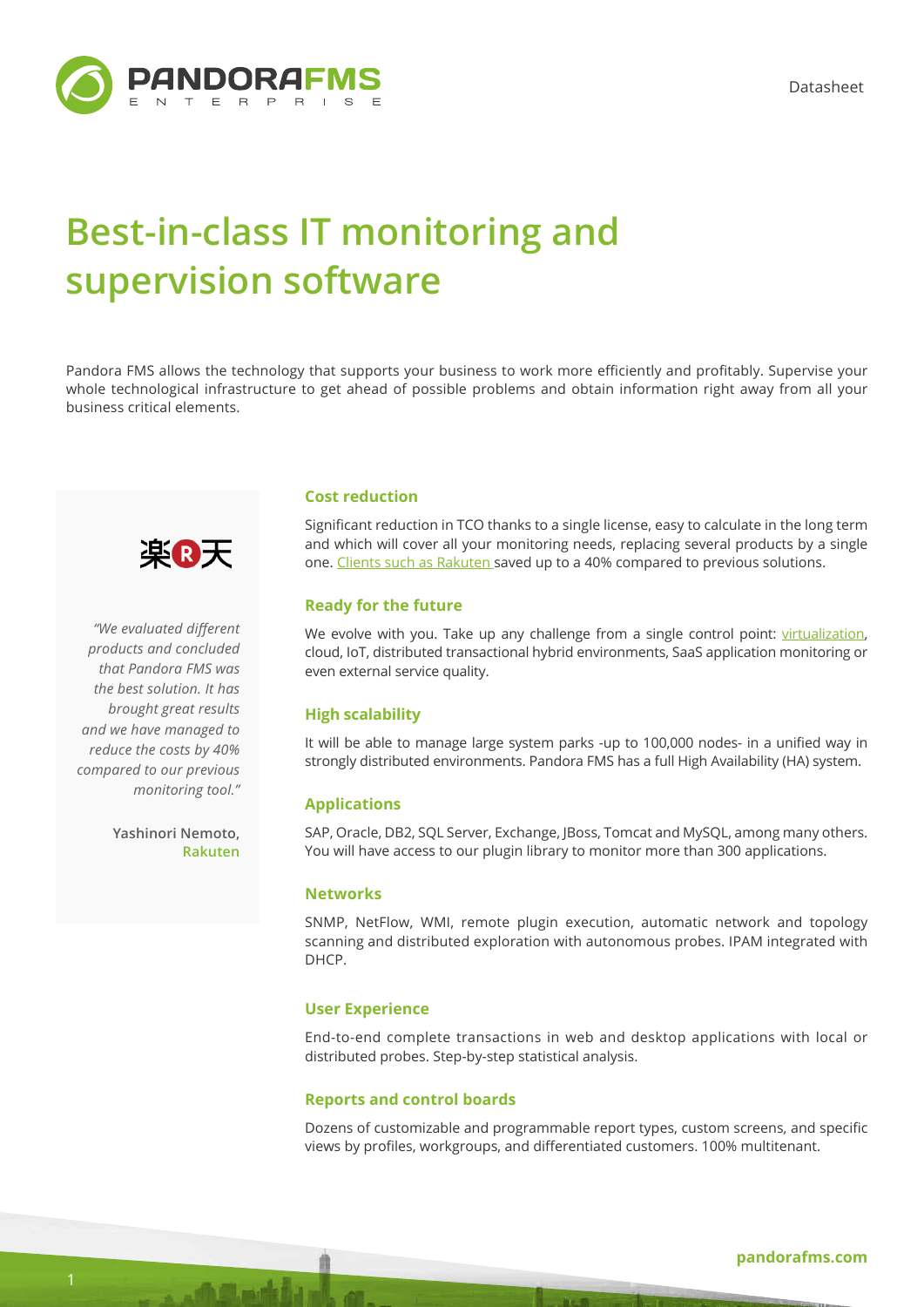

# **TOSHIBA**

*"Thanks to Pandora FMS, we have managed to reach 99.5% of SLA thanks to its early warnings. In addition to its after-sales service, we have made the tool evolve to a degree we did not believe possible."*

> **Antonio Flores, Toshiba**

# **HUGHES**

*"The main reasons to choose Pandora FMS were the distributed monitoring, the capability to support more than 100,000 nodes and the long term support for the product."*

# **Ashutosh Agrawal, Hughes**

#### **Integrated remote control**

Real-time monitoring on Windows, Linux and Mac systems. Control the system from the remote desktop integrated into the Pandora FMS console, with remote shell and file copying.

# **Centralized log collection**

Use agent monitoring to [collect your logs](https://pandorafms.com/log-collection/) and move them to a centralized environment. Ideal for auditing and HIPAA/GDPR compliance.

# **Inventory and ITSM**

System, application, user and hardware automatic inventory management. Integration with the main ITSM systems on the market: ServiceNow, Jira, Footprints, Remedy and HP OMI, among others.

#### **Automation**

Designed for standardized policy management, with automatic deployment procedures, self-provisioning systems, remote command execution, unattended remote installation, remote configuration management and centralized LDAP/AD/SAML authentication.

# **Hardware Requirements**

| <b>Environment</b>         | <b>Memory</b>   | <b>Disk</b>    | <b>CPU</b> | <b>Base OS</b>          | Scope                   |
|----------------------------|-----------------|----------------|------------|-------------------------|-------------------------|
| Node Small                 | 4GB             | 60GB           | 2 Cores    | Linux CentOS            | Up to 250<br>agents     |
| Node Large                 | 8GB             | 100GB<br>(SSD) | 4 Cores    | Linux CentOS            | 250 to 3000<br>agents   |
| Metaconsole                | 8GB             | 100GB          | 4 Cores    | Linux CentOS            | Unlimited               |
| Logs (Elastic)             | 16GB            | Variable       | 4 Cores    | Linux CentOS            | Up to 1TB Daily         |
| Transactions<br>(Selenium) | 4GB             | 40GB           | 4 Cores    | Linux CentOS<br>Windows | 10 sessions /<br>minute |
| Server Satellite           | 1 <sub>GB</sub> | 2GB            | 2 Cores    | Linux CentOS<br>Windows | 5.000 agents            |

 $(*)$  For environments of more than 3,000 agents, a federated architecture based on a Metaconsole, made up of individual nodes, should be considered.

 $(**)$  For environments with high use of reporting, the use of a history database for each node is necessary. (\*\*\*) HA environments must have two SSD disks for each node.

# **[pandorafms.com](http://pandorafms.com)**